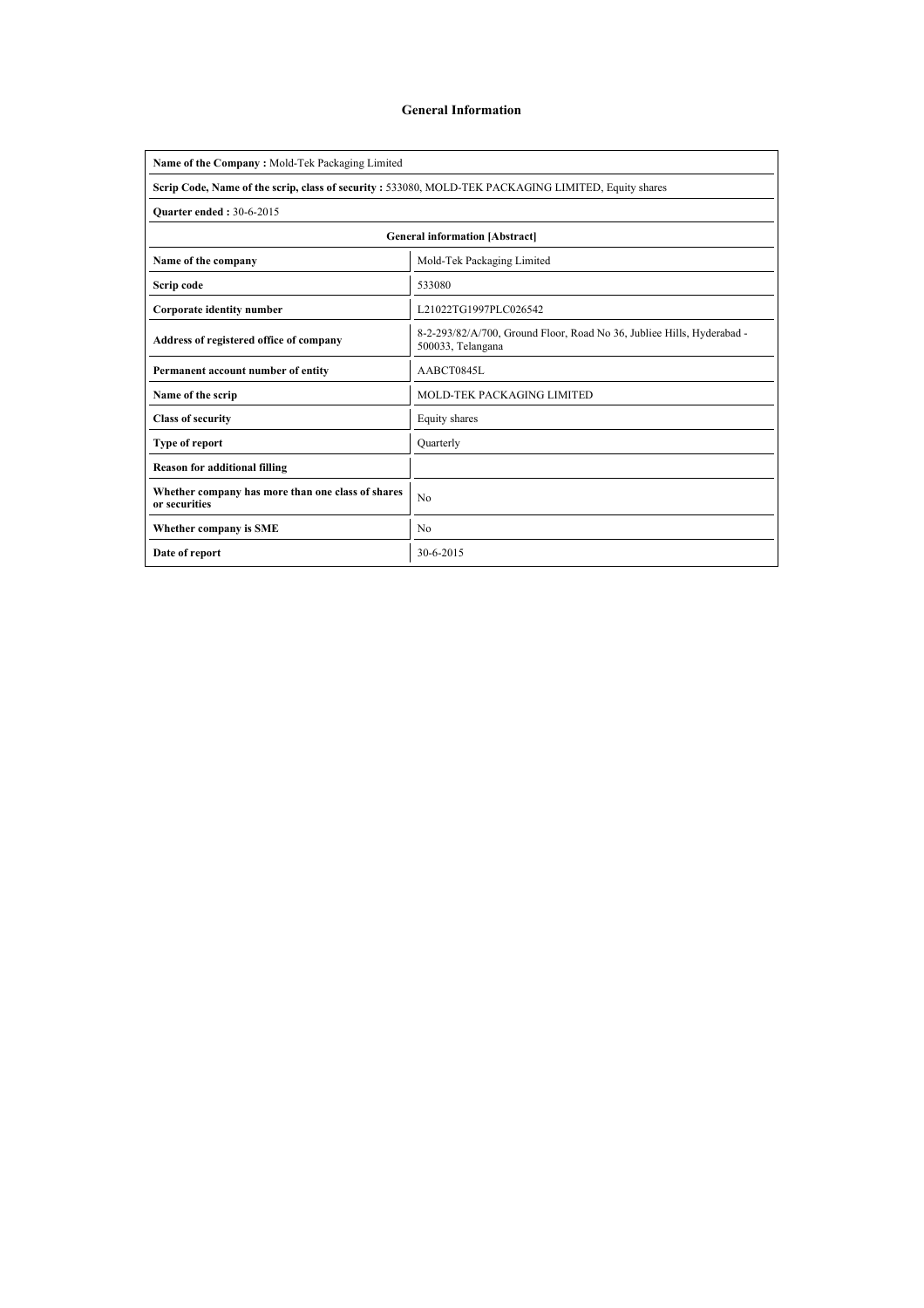# Disclosure of shareholding pattern

| Name of the Company: Mold-Tek Packaging Limited                                                     |                                                                                                            |                                                             |                                                                             |                                                                                                                           |  |  |  |  |  |  |  |
|-----------------------------------------------------------------------------------------------------|------------------------------------------------------------------------------------------------------------|-------------------------------------------------------------|-----------------------------------------------------------------------------|---------------------------------------------------------------------------------------------------------------------------|--|--|--|--|--|--|--|
| Scrip Code, Name of the scrip, class of security: 533080, MOLD-TEK PACKAGING LIMITED, Equity shares |                                                                                                            |                                                             |                                                                             |                                                                                                                           |  |  |  |  |  |  |  |
| <b>Quarter ended: 30-6-2015</b>                                                                     |                                                                                                            |                                                             |                                                                             |                                                                                                                           |  |  |  |  |  |  |  |
|                                                                                                     | Disclosure of notes on shareholding pattern<br><b>Notes</b>                                                |                                                             |                                                                             |                                                                                                                           |  |  |  |  |  |  |  |
|                                                                                                     | Partly paid-up shares                                                                                      |                                                             |                                                                             |                                                                                                                           |  |  |  |  |  |  |  |
| ID                                                                                                  | Description partly paid-up<br>shares                                                                       | As a percentage of total number of<br>shares of the company |                                                                             |                                                                                                                           |  |  |  |  |  |  |  |
|                                                                                                     | Shares held by promoter or promoter group                                                                  |                                                             |                                                                             |                                                                                                                           |  |  |  |  |  |  |  |
|                                                                                                     | <b>Total Shares held by promoter or</b><br>promoter group                                                  |                                                             |                                                                             |                                                                                                                           |  |  |  |  |  |  |  |
|                                                                                                     | Shares held by public                                                                                      |                                                             |                                                                             |                                                                                                                           |  |  |  |  |  |  |  |
|                                                                                                     | <b>Total Shares held by public</b>                                                                         |                                                             |                                                                             |                                                                                                                           |  |  |  |  |  |  |  |
| Total                                                                                               |                                                                                                            |                                                             |                                                                             |                                                                                                                           |  |  |  |  |  |  |  |
|                                                                                                     | <b>Outstanding convertible securities</b>                                                                  |                                                             |                                                                             |                                                                                                                           |  |  |  |  |  |  |  |
| ID                                                                                                  | <b>Description of outstanding</b><br>convertible securities                                                | Number of<br>outstanding<br>securities                      | As a percentage of total<br>number of outstanding<br>convertible securities | As a percentage of total number of<br>shares of the company, assuming full<br>conversion of the convertible<br>securities |  |  |  |  |  |  |  |
|                                                                                                     | Shares held by promoter or promoter group                                                                  |                                                             |                                                                             |                                                                                                                           |  |  |  |  |  |  |  |
|                                                                                                     | Total shares held by promoter or<br>promoter group                                                         |                                                             |                                                                             |                                                                                                                           |  |  |  |  |  |  |  |
|                                                                                                     | Shares held by public                                                                                      |                                                             |                                                                             |                                                                                                                           |  |  |  |  |  |  |  |
|                                                                                                     | <b>Total Shares held by public</b>                                                                         |                                                             |                                                                             |                                                                                                                           |  |  |  |  |  |  |  |
| Total                                                                                               |                                                                                                            |                                                             |                                                                             |                                                                                                                           |  |  |  |  |  |  |  |
|                                                                                                     | Warrants                                                                                                   |                                                             |                                                                             |                                                                                                                           |  |  |  |  |  |  |  |
| ID                                                                                                  | <b>Description of warrants</b>                                                                             | Number of<br>warrants                                       | As a percentage of total<br>number of warrants                              | As a percentage of total number of<br>shares of the company, assuming full<br>conversion of warrants                      |  |  |  |  |  |  |  |
|                                                                                                     | Shares held by promoter or promoter group                                                                  |                                                             |                                                                             |                                                                                                                           |  |  |  |  |  |  |  |
|                                                                                                     | <b>Total Shares held by promoter or</b><br>promoter group                                                  |                                                             |                                                                             |                                                                                                                           |  |  |  |  |  |  |  |
|                                                                                                     | Shares held by public                                                                                      |                                                             |                                                                             |                                                                                                                           |  |  |  |  |  |  |  |
|                                                                                                     | <b>Total Shares held by public</b>                                                                         |                                                             |                                                                             |                                                                                                                           |  |  |  |  |  |  |  |
| Total                                                                                               |                                                                                                            |                                                             |                                                                             |                                                                                                                           |  |  |  |  |  |  |  |
|                                                                                                     | Total paid-up capital of the company<br>assuming full conversion of warrants<br>and convertible securities | 13845526                                                    |                                                                             |                                                                                                                           |  |  |  |  |  |  |  |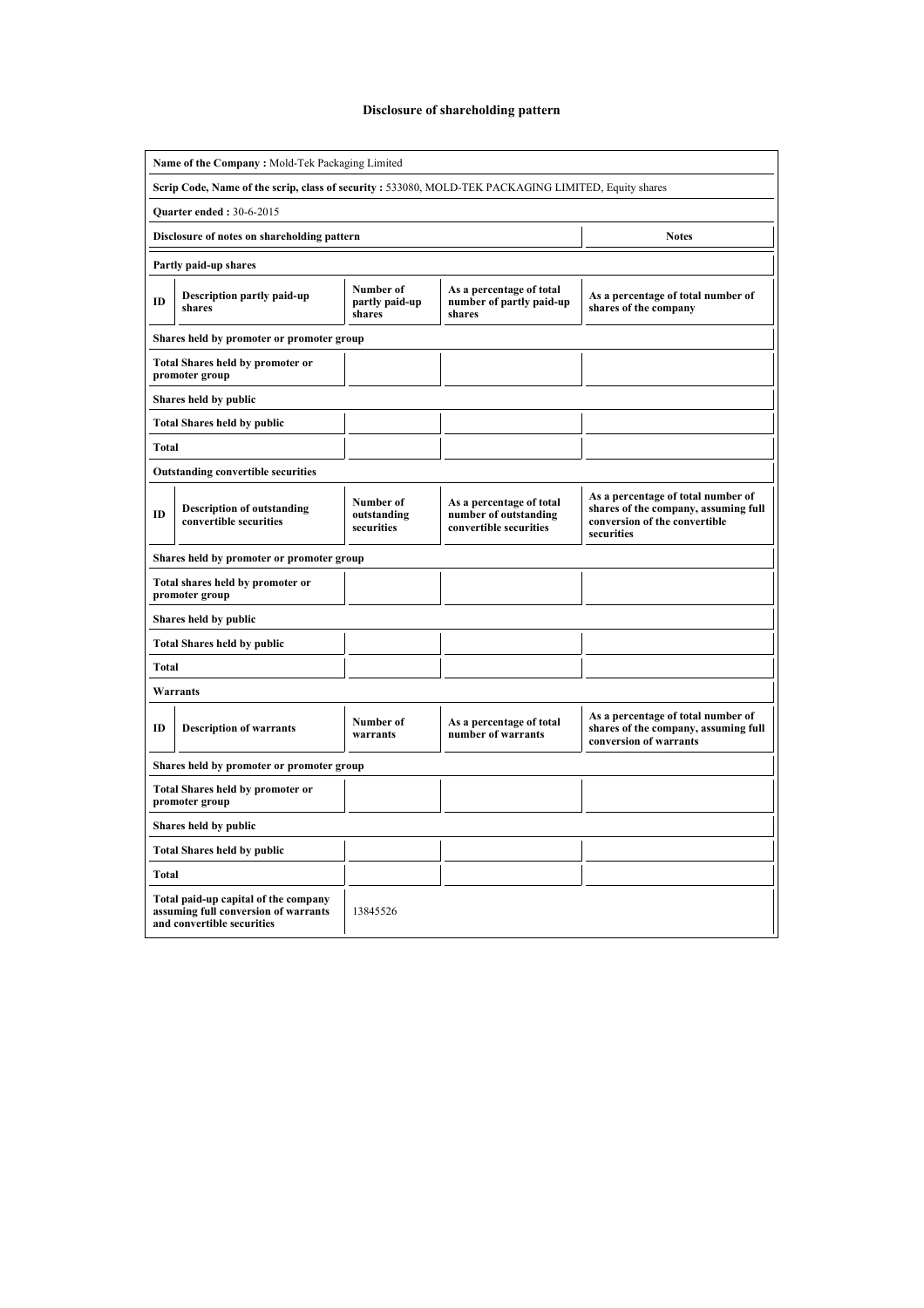# Disclosure of fully paid-up shares

| Name of the Company: Mold-Tek Packaging Limited                                                     |                                                                            |                                         |                                                    |                                     |                                                       |                                         |                                       |                                              |                                |  |  |  |
|-----------------------------------------------------------------------------------------------------|----------------------------------------------------------------------------|-----------------------------------------|----------------------------------------------------|-------------------------------------|-------------------------------------------------------|-----------------------------------------|---------------------------------------|----------------------------------------------|--------------------------------|--|--|--|
| Scrip Code, Name of the scrip, class of security: 533080, MOLD-TEK PACKAGING LIMITED, Equity shares |                                                                            |                                         |                                                    |                                     |                                                       |                                         |                                       |                                              |                                |  |  |  |
|                                                                                                     | <b>Quarter ended: 30-6-2015</b>                                            |                                         |                                                    |                                     |                                                       |                                         |                                       |                                              |                                |  |  |  |
| Disclosure of notes on fully paid-up shares<br><b>Notes</b>                                         |                                                                            |                                         |                                                    |                                     |                                                       |                                         |                                       |                                              |                                |  |  |  |
|                                                                                                     | <b>Category</b> code                                                       |                                         |                                                    |                                     |                                                       | percentage of total<br>number of shares | <b>Total Shareholding as a</b>        | Shares pledged or<br>otherwise<br>encumbered |                                |  |  |  |
|                                                                                                     |                                                                            |                                         | Number of<br>shareholders                          | <b>Total</b><br>number<br>of shares | Number of<br>shares held in<br>dematerialised<br>form | As a<br>percentage<br>of $(A+B)$        | As a<br>percentage<br>of<br>$(A+B+C)$ | Number<br>of<br>shares                       | As a<br>percentage             |  |  |  |
| $\textbf{\textup{I}}$                                                                               | (II)                                                                       |                                         | (III)                                              | (IV)                                | (V)                                                   | (VI)                                    | (VII)                                 | (VIII)                                       | $(IX)=$<br>(VIII)/(IV)<br>*100 |  |  |  |
| (A)                                                                                                 |                                                                            |                                         | <b>Shareholding of Promoter and Promoter Group</b> |                                     |                                                       |                                         |                                       |                                              |                                |  |  |  |
| (1)                                                                                                 | Indian                                                                     |                                         |                                                    |                                     |                                                       |                                         |                                       |                                              |                                |  |  |  |
| (a)                                                                                                 | <b>Individuals or Hindu</b><br>undivided family                            |                                         | 26                                                 | 4681302                             | 4681302                                               | 33.81                                   | 33.81                                 |                                              |                                |  |  |  |
| (b)                                                                                                 | Central government or<br>State government(s)                               |                                         | $\mathbf{0}$                                       | $\mathbf{0}$                        | $\boldsymbol{0}$                                      | $\mathbf{0}$                            | $\mathbf{0}$                          |                                              |                                |  |  |  |
| (c)                                                                                                 | <b>Bodies corporate</b>                                                    |                                         | $\mathbf{0}$                                       | $\boldsymbol{0}$                    | $\mathbf{0}$                                          | $\boldsymbol{0}$                        | $\boldsymbol{0}$                      |                                              |                                |  |  |  |
| (d)                                                                                                 | <b>Financial institutions or</b><br>banks                                  |                                         | $\mathbf{0}$                                       | $\mathbf{0}$                        | $\boldsymbol{0}$                                      | $\mathbf{0}$                            | $\boldsymbol{0}$                      |                                              |                                |  |  |  |
| (e)                                                                                                 | <b>Description</b><br>Any other<br>of                                      |                                         |                                                    |                                     |                                                       |                                         |                                       |                                              |                                |  |  |  |
|                                                                                                     | (specify)<br>Shareholder                                                   |                                         |                                                    |                                     |                                                       |                                         |                                       |                                              |                                |  |  |  |
|                                                                                                     |                                                                            |                                         |                                                    |                                     |                                                       |                                         |                                       |                                              |                                |  |  |  |
| Sub Total $(A)$ $(1)$                                                                               |                                                                            | 26                                      | 4681302                                            | 4681302                             | 33.81                                                 | 33.81                                   |                                       |                                              |                                |  |  |  |
| (2)                                                                                                 | Foreign                                                                    |                                         |                                                    |                                     |                                                       |                                         |                                       |                                              |                                |  |  |  |
| (a)                                                                                                 | Non-resident individuals or<br>foreign individuals                         |                                         | $\theta$                                           | $\mathbf{0}$                        | $\boldsymbol{0}$                                      | $\mathbf{0}$                            | $\mathbf{0}$                          |                                              |                                |  |  |  |
| (b)                                                                                                 | <b>Bodies corporate</b>                                                    |                                         | $\boldsymbol{0}$                                   | $\boldsymbol{0}$                    | $\boldsymbol{0}$                                      | $\mathbf{0}$                            | $\boldsymbol{0}$                      |                                              |                                |  |  |  |
| (c)                                                                                                 | <b>Institutions</b>                                                        |                                         | $\mathbf{0}$                                       | $\boldsymbol{0}$                    | $\boldsymbol{0}$                                      | $\boldsymbol{0}$                        | $\boldsymbol{0}$                      |                                              |                                |  |  |  |
| (d)                                                                                                 | Qualified foreign investor                                                 |                                         | $\mathbf{0}$                                       | $\mathbf{0}$                        | $\mathbf{0}$                                          | $\mathbf{0}$                            | $\boldsymbol{0}$                      |                                              |                                |  |  |  |
| (e)                                                                                                 | Any other<br>(specify)                                                     | <b>Description</b><br>of<br>Shareholder |                                                    |                                     |                                                       |                                         |                                       |                                              |                                |  |  |  |
|                                                                                                     |                                                                            | <b>Total Others</b>                     |                                                    |                                     |                                                       |                                         |                                       |                                              |                                |  |  |  |
|                                                                                                     |                                                                            | Sub-Total $(A)$ $(2)$                   | $\boldsymbol{0}$                                   | $\boldsymbol{0}$                    | $\boldsymbol{0}$                                      | $\boldsymbol{0}$                        | $\boldsymbol{0}$                      |                                              |                                |  |  |  |
|                                                                                                     | <b>Total Shareholding of Promoter</b><br>and Promoter Group $(A) = (A)(1)$ | $+(A)(2)$                               | 26                                                 | 4681302                             | 4681302                                               | 33.81                                   | 33.81                                 |                                              |                                |  |  |  |
| (B)                                                                                                 | <b>Public Shareholding</b>                                                 |                                         |                                                    |                                     |                                                       |                                         |                                       |                                              |                                |  |  |  |
| (1)                                                                                                 | <b>Institutions</b>                                                        |                                         |                                                    |                                     |                                                       |                                         |                                       |                                              |                                |  |  |  |
| (a)                                                                                                 | <b>Mutual funds or UTI</b>                                                 |                                         | 11                                                 | 2218600                             | 2218600                                               | 16.02                                   | 16.02                                 |                                              |                                |  |  |  |
| (b)                                                                                                 | <b>Financial institutions or</b><br>banks                                  |                                         | $\overline{c}$                                     | 8362                                | 8362                                                  | 0.06                                    | 0.06                                  |                                              |                                |  |  |  |
| (c)                                                                                                 | Central government or<br>State government(s)                               |                                         | $\mathbf{0}$                                       | $\boldsymbol{0}$                    | $\boldsymbol{0}$                                      | $\bf{0}$                                | $\boldsymbol{0}$                      |                                              |                                |  |  |  |
| (d)                                                                                                 | Venture capital funds                                                      |                                         | $\boldsymbol{0}$                                   | $\boldsymbol{0}$                    | $\boldsymbol{0}$                                      | $\boldsymbol{0}$                        | $\boldsymbol{0}$                      |                                              |                                |  |  |  |
| (e)                                                                                                 | <b>Insurance companies</b>                                                 |                                         | $\bf{0}$                                           | $\boldsymbol{0}$                    | $\boldsymbol{0}$                                      | $\boldsymbol{0}$                        | $\boldsymbol{0}$                      |                                              |                                |  |  |  |
| (f)                                                                                                 | <b>Foreign institutional</b><br>investors                                  |                                         | $\overline{4}$                                     | 653168                              | 653168                                                | 4.72                                    | 4.72                                  |                                              |                                |  |  |  |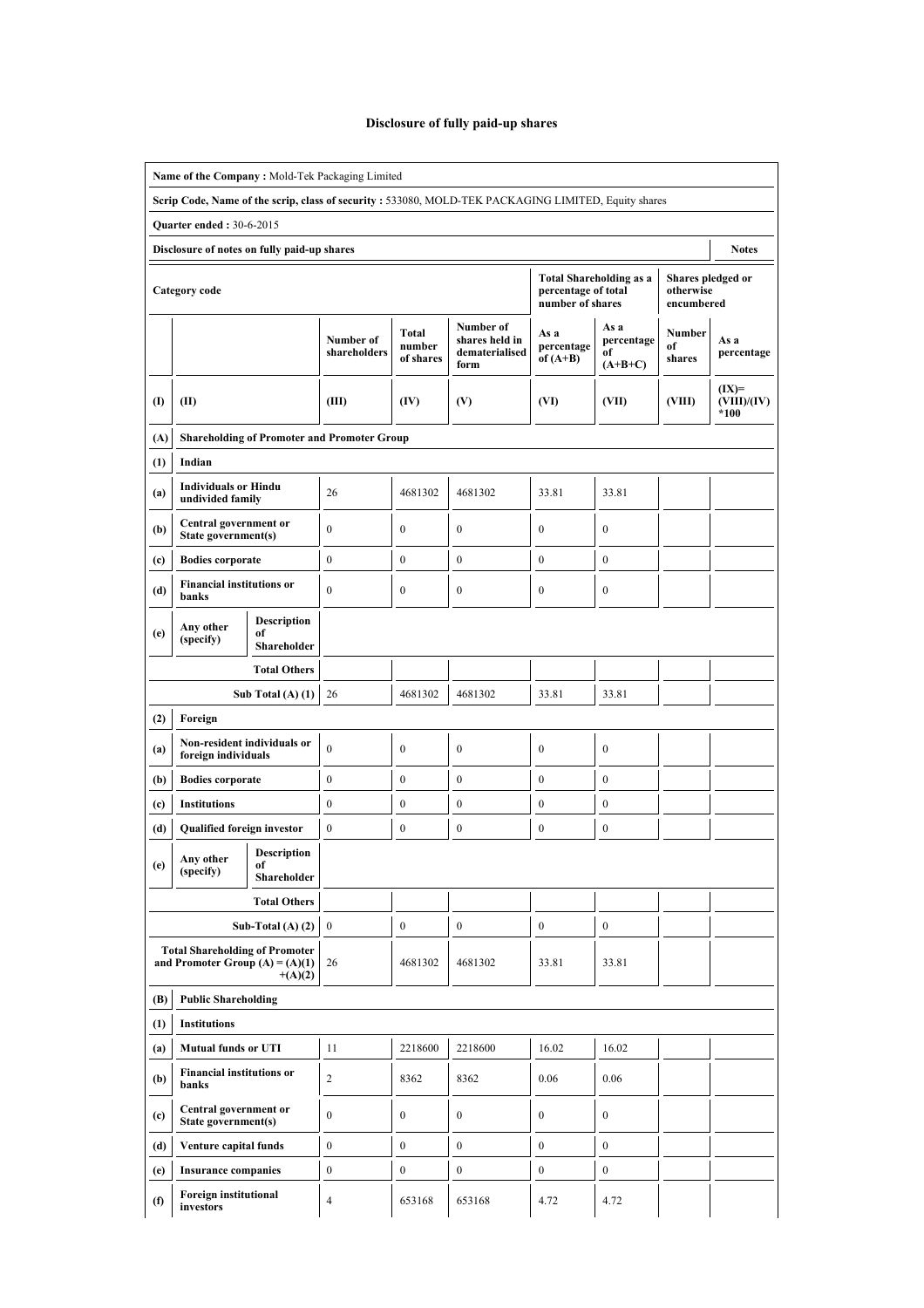| (g)                                                                                     | Foreign venture capital<br>investors                                                           |                                         | $\mathbf{0}$ | $\mathbf{0}$     | $\boldsymbol{0}$ | $\boldsymbol{0}$ | $\mathbf{0}$ |  |  |
|-----------------------------------------------------------------------------------------|------------------------------------------------------------------------------------------------|-----------------------------------------|--------------|------------------|------------------|------------------|--------------|--|--|
| (h)                                                                                     | Qualified foreign investor                                                                     |                                         | $\mathbf{0}$ | $\boldsymbol{0}$ | $\boldsymbol{0}$ | $\boldsymbol{0}$ | $\mathbf{0}$ |  |  |
| $\left( k\right)$                                                                       | Any other<br>(specify)                                                                         | <b>Description</b><br>of<br>Shareholder |              |                  |                  |                  |              |  |  |
|                                                                                         |                                                                                                | <b>Total Others</b>                     |              |                  |                  |                  |              |  |  |
|                                                                                         |                                                                                                | Sub Total $(B)$ $(1)$                   | 17           | 2880130          | 2880130          | 20.8             | 20.8         |  |  |
| (2)                                                                                     | <b>Non-Institutions</b>                                                                        |                                         |              |                  |                  |                  |              |  |  |
| (a)                                                                                     | <b>Bodies corporate</b>                                                                        |                                         | 255          | 1445253          | 1438723          | 10.44            | 10.44        |  |  |
| (b)                                                                                     | Individuals                                                                                    |                                         |              |                  |                  |                  |              |  |  |
| i                                                                                       | <b>Individual shareholders</b><br>holding nominal share<br>capital up to Rs one lakh           |                                         | 10067        | 2981765          | 2784203          | 21.54            | 21.54        |  |  |
| ii                                                                                      | <b>Individual shareholders</b><br>holding nominal share<br>capital in excess of Rs one<br>lakh |                                         | 52           | 1648191          | 1523191          | 11.9             | 11.9         |  |  |
| (c)                                                                                     | Qualified foreign investor                                                                     |                                         |              |                  |                  |                  |              |  |  |
| (d)                                                                                     | Any other<br>(specify)                                                                         | <b>Description</b><br>of<br>Shareholder |              |                  |                  |                  |              |  |  |
| $\mathbf{1}$                                                                            | Non-<br><b>Institutions</b><br><b>Shareholders</b><br>1                                        | <b>NRI</b>                              | 206          | 179293           | 179293           | 1.29             | 1.29         |  |  |
| $\mathbf{2}$                                                                            | Non-<br><b>Institutions</b><br><b>Shareholders</b><br>2                                        | Clearing<br>Members                     | 47           | 29592            | 29592            | 0.21             | 0.21         |  |  |
|                                                                                         |                                                                                                | <b>Total Others</b>                     | 253          | 208885           | 208885           | 1.51             | 1.51         |  |  |
|                                                                                         |                                                                                                | Sub-total $(B)$ $(2)$                   | 10627        | 6284094          | 5955002          | 45.39            | 45.39        |  |  |
|                                                                                         | Total Public Shareholding $(B)$ =                                                              | $(B)(1)+(B)(2)$                         | 10644        | 9164224          | 8835132          | 66.19            | 66.19        |  |  |
| TOTAL $(A)+(B)$                                                                         |                                                                                                |                                         | 10670        | 13845526         | 13516434         | 100              | 100          |  |  |
| (C)<br>Shares held by custodians and against which depository receipts have been issued |                                                                                                |                                         |              |                  |                  |                  |              |  |  |
| (1)                                                                                     | <b>Promoter and promoter</b><br>group                                                          |                                         |              |                  |                  |                  |              |  |  |
| (2)                                                                                     | Public                                                                                         |                                         |              |                  |                  |                  |              |  |  |
|                                                                                         | <b>Total Shares held by Custodians</b>                                                         | (C)                                     |              |                  |                  |                  |              |  |  |
|                                                                                         | <b>GRAND TOTAL</b> $(A)+(B)+(C)$                                                               |                                         | 10670        | 13845526         | 13516434         |                  | 100          |  |  |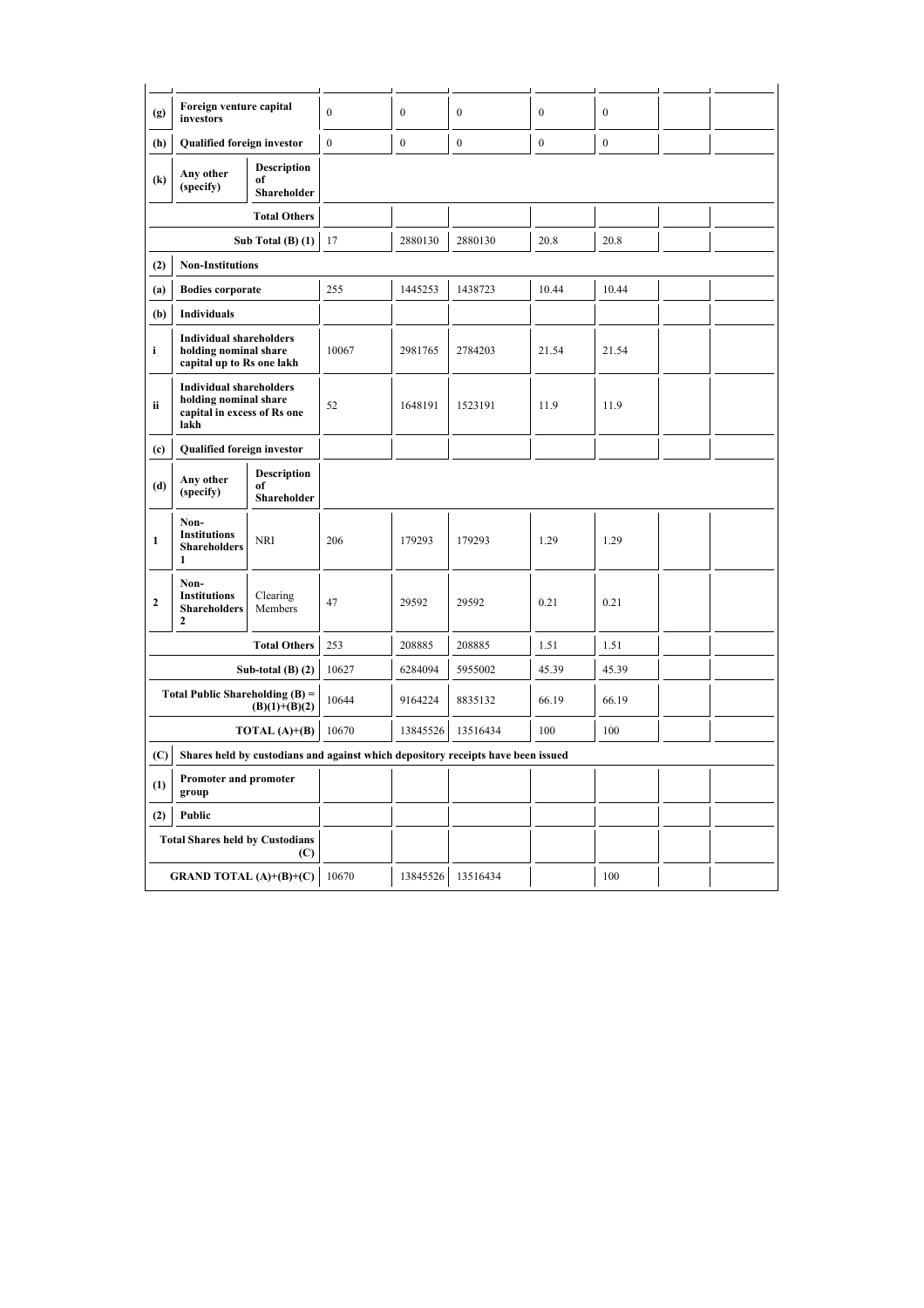#### (I) (b) Statement showing holding of securities (including shares,warrants,convertible securities) of persons belonging to the category Promoter and Promoter Group

|              | Name of the Company: Mold-Tek Packaging Limited                                                                                          |                                    |                                                                |                                     |                            |                                                                                       |                                  |                                                                                                      |                                                |                                                                                                                          |                                                                                                                                                                                                               |
|--------------|------------------------------------------------------------------------------------------------------------------------------------------|------------------------------------|----------------------------------------------------------------|-------------------------------------|----------------------------|---------------------------------------------------------------------------------------|----------------------------------|------------------------------------------------------------------------------------------------------|------------------------------------------------|--------------------------------------------------------------------------------------------------------------------------|---------------------------------------------------------------------------------------------------------------------------------------------------------------------------------------------------------------|
|              | Scrip Code, Name of the scrip, class of security: 533080, MOLD-TEK PACKAGING LIMITED, Equity shares                                      |                                    |                                                                |                                     |                            |                                                                                       |                                  |                                                                                                      |                                                |                                                                                                                          |                                                                                                                                                                                                               |
|              | <b>Quarter ended: 30-6-2015</b><br>Disclosure of notes on securities belonging to the category "Promoter and Promoter Group"             |                                    |                                                                |                                     |                            |                                                                                       |                                  |                                                                                                      |                                                |                                                                                                                          | <b>Notes</b>                                                                                                                                                                                                  |
| Sr.<br>No.   | <b>Details of Shares</b><br><b>Details of convertible</b><br><b>Encumbered Share</b><br><b>Details of warrants</b><br>held<br>securities |                                    |                                                                |                                     |                            |                                                                                       |                                  |                                                                                                      |                                                |                                                                                                                          |                                                                                                                                                                                                               |
|              | Name of the<br>shareholder                                                                                                               | Number<br>of the<br>shares<br>held | As a<br>percentage<br>of grand<br>total $(A)$ +<br>$(B) + (C)$ | Encumbered<br>- number of<br>shares | As a<br>percentage         | As a<br>percentage<br>of grand<br>total $(A)$ +<br>$(B) + (C)$<br>of clause<br>(I)(a) | Number<br>of<br>warrants<br>held | Warrants<br>held as a<br>percentage<br>of total<br>numbers<br>of<br>warrants<br>of the<br>same class | Number of<br>convertible<br>securities<br>held | Convertible<br>securities<br>as<br>percentage<br>of total<br>numbers of<br>convertible<br>securities<br>of same<br>class | <b>Total</b><br>shares<br>(including<br>underlying<br>shares<br>assuming<br>full<br>conversion<br>of<br>warrants<br>and<br>convertible<br>securities)<br>as a<br>percentage<br>of diluted<br>share<br>capital |
| (I)          | (II)                                                                                                                                     | (III)                              | (IV)                                                           | (V)                                 | $(VI)=(V)/$<br>$(III)*100$ | (I)(a) (VII)                                                                          | (VIII)                           | (IX)                                                                                                 | (X)                                            | (XI)                                                                                                                     | (XII)                                                                                                                                                                                                         |
| $\mathbf{1}$ | <b>LAKSHMAN RAO</b><br><b>JANUMAHANTI</b>                                                                                                | 1269438                            | 9.17                                                           |                                     |                            |                                                                                       |                                  |                                                                                                      |                                                |                                                                                                                          | 9.17                                                                                                                                                                                                          |
| $\mathbf{2}$ | SUBRAMANYAM<br><b>ADIVISHNU</b>                                                                                                          | 1014562                            | 7.33                                                           |                                     |                            |                                                                                       |                                  |                                                                                                      |                                                |                                                                                                                          | 7.33                                                                                                                                                                                                          |
| 3            | <b>SUDHA RANI</b><br><b>JANUMAHANTI</b>                                                                                                  | 660019                             | 4.77                                                           |                                     |                            |                                                                                       |                                  |                                                                                                      |                                                |                                                                                                                          | 4.77                                                                                                                                                                                                          |
| 4            | <b>SESHU KUMARI</b><br><b>ADIVISHNU</b>                                                                                                  | 264591                             | 1.91                                                           |                                     |                            |                                                                                       |                                  |                                                                                                      |                                                |                                                                                                                          | 1.91                                                                                                                                                                                                          |
| 5            | PADMAVATI<br><b>NANDIVADA</b>                                                                                                            | 233064                             | 1.68                                                           |                                     |                            |                                                                                       |                                  |                                                                                                      |                                                |                                                                                                                          | 1.68                                                                                                                                                                                                          |
| 6            | <b>SRINIVAS</b><br><b>MADIREDDI</b>                                                                                                      | 218518                             | 1.58                                                           |                                     |                            |                                                                                       |                                  |                                                                                                      |                                                |                                                                                                                          | 1.58                                                                                                                                                                                                          |
| 7            | <b>SAI LAKSHMI</b><br><b>PATTABHI</b>                                                                                                    | 126831                             | 0.92                                                           |                                     |                            |                                                                                       |                                  |                                                                                                      |                                                |                                                                                                                          | 0.92                                                                                                                                                                                                          |
| 8            | VENKATESWARA<br>RAO PATTABHI                                                                                                             | 120198                             | 0.87                                                           |                                     |                            |                                                                                       |                                  |                                                                                                      |                                                |                                                                                                                          | 0.87                                                                                                                                                                                                          |
| 9            | LAKSHMI<br><b>MYTHRI</b><br><b>ADIVISHNU</b>                                                                                             | 120000                             | 0.87                                                           |                                     |                            |                                                                                       |                                  |                                                                                                      |                                                |                                                                                                                          | 0.87                                                                                                                                                                                                          |
| 10           | <b>DURGA SUNDEEP</b><br><b>ADIVISHNU</b>                                                                                                 | 118231                             | 0.85                                                           |                                     |                            |                                                                                       |                                  |                                                                                                      |                                                |                                                                                                                          | 0.85                                                                                                                                                                                                          |
| 11           | <b>BHUJANGA RAO</b><br><b>JANUMAHANTI</b>                                                                                                | 95080                              | 0.69                                                           |                                     |                            |                                                                                       |                                  |                                                                                                      |                                                |                                                                                                                          | 0.69                                                                                                                                                                                                          |
| 12           | <b>RANA PRATAP</b><br><b>JANUMAHANTI</b>                                                                                                 | 72947                              | 0.53                                                           |                                     |                            |                                                                                       |                                  |                                                                                                      |                                                |                                                                                                                          | 0.53                                                                                                                                                                                                          |
| 13           | SATHYA<br><b>SRAVYA</b><br><b>JANUMAHANTI</b>                                                                                            | 72034                              | 0.52                                                           |                                     |                            |                                                                                       |                                  |                                                                                                      |                                                |                                                                                                                          | 0.52                                                                                                                                                                                                          |
| 14           | NAVYA MYTHRI<br><b>JANUMAHANTI</b>                                                                                                       | 61862                              | 0.45                                                           |                                     |                            |                                                                                       |                                  |                                                                                                      |                                                |                                                                                                                          | 0.45                                                                                                                                                                                                          |
| 15           | <b>VARA PRASAD</b><br>NANDIVADA                                                                                                          | 45265                              | 0.33                                                           |                                     |                            |                                                                                       |                                  |                                                                                                      |                                                |                                                                                                                          | 0.33                                                                                                                                                                                                          |
| 16           | SATYAVATI<br><b>GOLUKONDA</b>                                                                                                            | 36433                              | 0.26                                                           |                                     |                            |                                                                                       |                                  |                                                                                                      |                                                |                                                                                                                          | 0.26                                                                                                                                                                                                          |
| 17           | MYTRAEYI<br><b>JANUMAHANTI</b>                                                                                                           | 29520                              | 0.21                                                           |                                     |                            |                                                                                       |                                  |                                                                                                      |                                                |                                                                                                                          | 0.21                                                                                                                                                                                                          |
| 18           | SARADA<br><b>JANUMAHANTI</b>                                                                                                             | 29235                              | 0.21                                                           |                                     |                            |                                                                                       |                                  |                                                                                                      |                                                |                                                                                                                          | 0.21                                                                                                                                                                                                          |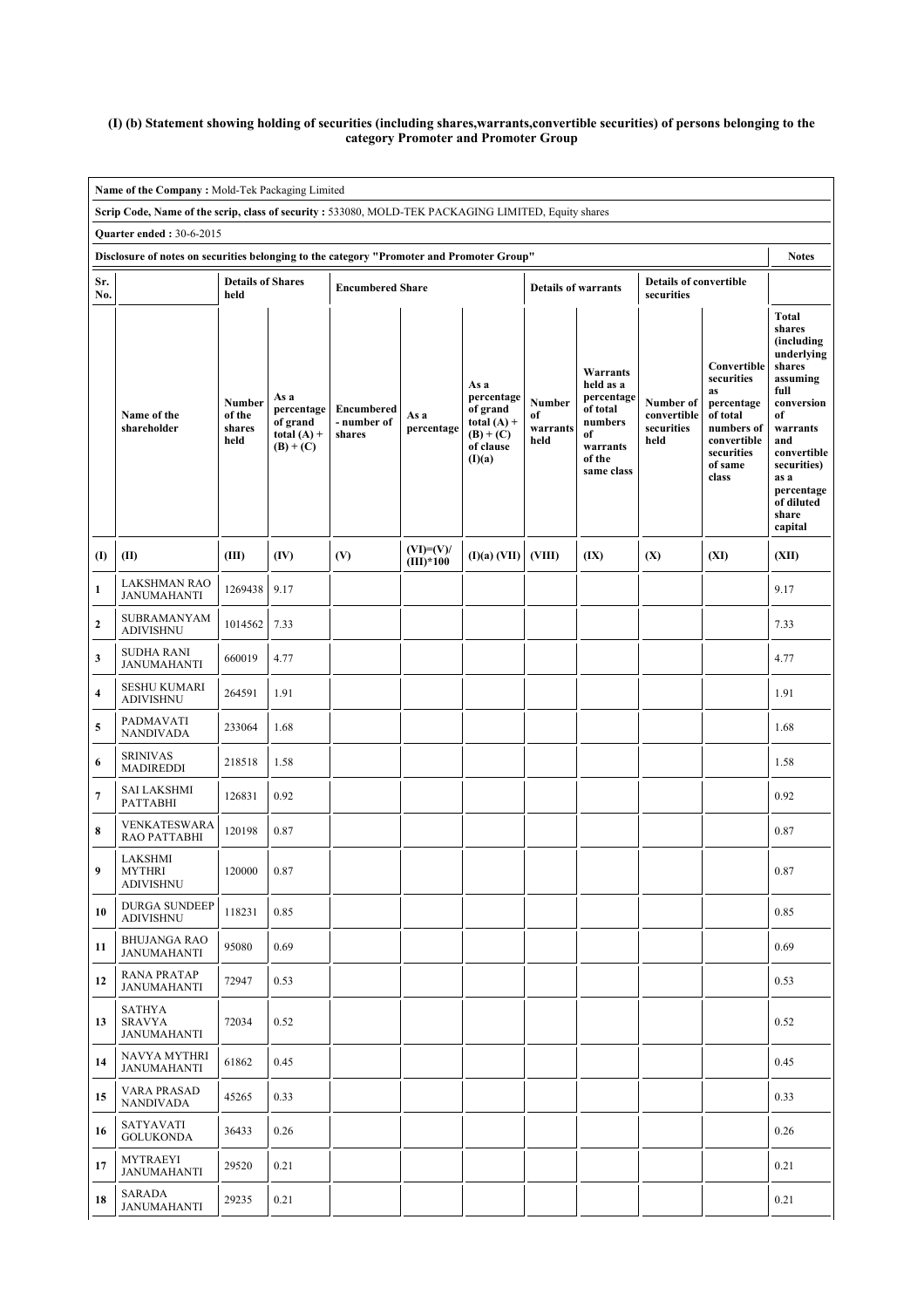| 19           | <b>SWETHA</b><br><b>MYTHRI</b><br><b>JANUMAHANTI</b> | 21224   | 0.15         |  |  |  | 0.15         |
|--------------|------------------------------------------------------|---------|--------------|--|--|--|--------------|
| 20           | <b>KOTTESHWARA</b><br><b>RAO</b><br>MADIREDDY        | 15120   | 0.11         |  |  |  | 0.11         |
| 21           | <b>HYMA</b><br><b>MADIREDDI</b>                      | 13845   | 0.1          |  |  |  | 0.1          |
| 22           | PRATAP KUMAR<br><b>JANUMAHANTI</b>                   | 13830   | 0.1          |  |  |  | 0.1          |
| 23           | PRASANNA<br><b>KUMAR</b><br><b>GOLKONDA</b>          | 13182   | 0.1          |  |  |  | 0.1          |
| 24           | <b>SESHUPRIYA</b><br><b>VEMULA</b>                   | 11086   | 0.08         |  |  |  | 0.08         |
| 25           | K V RAMA RAO                                         | 5041    | 0.04         |  |  |  | 0.04         |
| 26           | <b>APPA RAO</b><br>PATTABHI                          | 146     | $\mathbf{0}$ |  |  |  | $\mathbf{0}$ |
| <b>Total</b> |                                                      | 4681302 | 33.81        |  |  |  | 33.81        |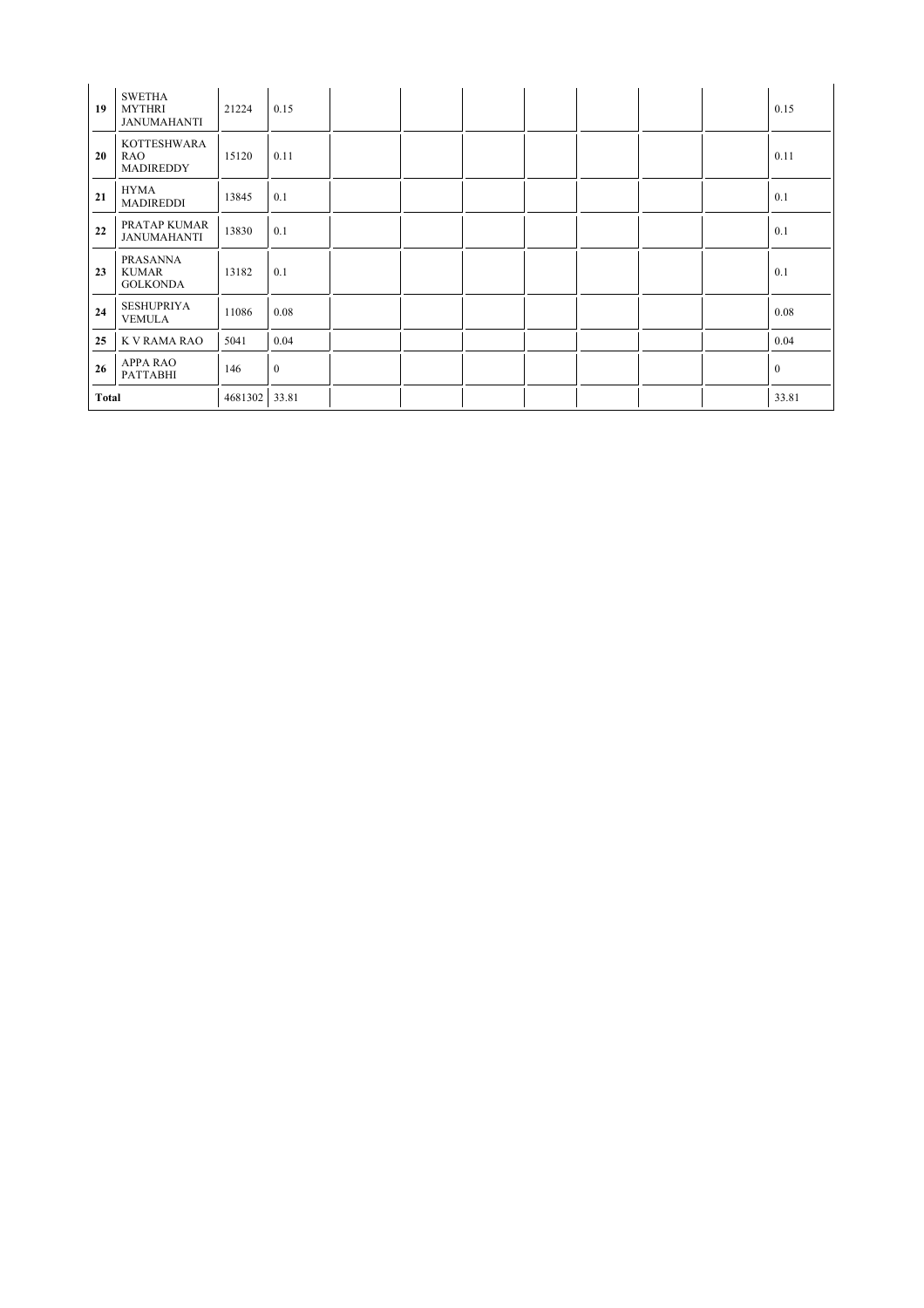#### (I) (c) (i) Statement showing holding of securities (including shares,warrants,convertible securities) of persons belonging to the category Public and holding more than 1% of the total number of shares

|                                                                                                                                                                                  | Name of the Company: Mold-Tek Packaging Limited                                                            |                                           |                                                                                                                                                                               |                                  |                                                                                                   |                                                |                                                                                                                 |                                                                                                                                                                                              |  |  |  |
|----------------------------------------------------------------------------------------------------------------------------------------------------------------------------------|------------------------------------------------------------------------------------------------------------|-------------------------------------------|-------------------------------------------------------------------------------------------------------------------------------------------------------------------------------|----------------------------------|---------------------------------------------------------------------------------------------------|------------------------------------------------|-----------------------------------------------------------------------------------------------------------------|----------------------------------------------------------------------------------------------------------------------------------------------------------------------------------------------|--|--|--|
|                                                                                                                                                                                  | Scrip Code, Name of the scrip, class of security: 533080, MOLD-TEK PACKAGING LIMITED, Equity shares        |                                           |                                                                                                                                                                               |                                  |                                                                                                   |                                                |                                                                                                                 |                                                                                                                                                                                              |  |  |  |
|                                                                                                                                                                                  | <b>Ouarter ended: 30-6-2015</b>                                                                            |                                           |                                                                                                                                                                               |                                  |                                                                                                   |                                                |                                                                                                                 |                                                                                                                                                                                              |  |  |  |
| Disclosure of notes on holding of securities of persons belonging to the category "Public" and holding more<br><b>Notes</b><br>than one percentage of the total number of shares |                                                                                                            |                                           |                                                                                                                                                                               |                                  |                                                                                                   |                                                |                                                                                                                 |                                                                                                                                                                                              |  |  |  |
| Sr.<br>No.                                                                                                                                                                       | <b>Details of convertible</b><br><b>Details of Shares held</b><br><b>Details of warrants</b><br>securities |                                           |                                                                                                                                                                               |                                  |                                                                                                   |                                                |                                                                                                                 |                                                                                                                                                                                              |  |  |  |
|                                                                                                                                                                                  | Name of the<br>shareholder                                                                                 | <b>Number</b><br>of the<br>shares<br>held | <b>Shares</b> as<br>percentage of<br>total number<br>of shares {i.e,<br><b>Grand Total</b><br>$(A) + (B) +$<br>(C) indicated<br>in statement<br>at para $(I)$ $(a)$<br>above} | Number<br>of<br>warrants<br>held | Warrants<br>held as a<br>percentage<br>of total<br>numbers of<br>warrants of<br>the same<br>class | Number of<br>convertible<br>securities<br>held | Convertible<br>securities as<br>percentage of<br>total numbers<br>of convertible<br>securities of<br>same class | <b>Total shares</b><br>(including)<br>underlying<br>shares<br>assuming full<br>conversion of<br>warrants and<br>convertible<br>securities) as a<br>percentage of<br>diluted share<br>capital |  |  |  |
| $\textbf{(I)}$                                                                                                                                                                   | (II)                                                                                                       | (III)                                     | (IV)                                                                                                                                                                          | (V)                              | (VI)                                                                                              | (I)(a) (VII)                                   | (VIII)                                                                                                          | (IX)                                                                                                                                                                                         |  |  |  |
| $\mathbf{1}$                                                                                                                                                                     | <b>DSP</b><br><b>BLACKROCK 3</b><br><b>YEARS CLOSE</b><br><b>ENDED EQUITY</b>                              | 636816                                    | 4.6                                                                                                                                                                           |                                  |                                                                                                   |                                                |                                                                                                                 | 4.6                                                                                                                                                                                          |  |  |  |
| $\mathbf{2}$                                                                                                                                                                     | <b>SBI MAGNUM</b><br><b>MIDCAP FUND</b>                                                                    | 406504                                    | 2.94                                                                                                                                                                          |                                  |                                                                                                   |                                                |                                                                                                                 | 2.94                                                                                                                                                                                         |  |  |  |
| 3                                                                                                                                                                                | <b>SBI EQUITY</b><br><b>OPPORTUNITIES</b><br><b>FUND SERIES I</b>                                          | 363355                                    | 2.62                                                                                                                                                                          |                                  |                                                                                                   |                                                |                                                                                                                 | 2.62                                                                                                                                                                                         |  |  |  |
| $\overline{\mathbf{4}}$                                                                                                                                                          | PASSAGE TO<br><b>INDIA MASTER</b><br><b>FUND LIMITED</b>                                                   | 362624                                    | 2.62                                                                                                                                                                          |                                  |                                                                                                   |                                                |                                                                                                                 | 2.62                                                                                                                                                                                         |  |  |  |
| 5                                                                                                                                                                                | <b>AKG FINVEST</b><br><b>LTD</b>                                                                           | 280000                                    | 2.02                                                                                                                                                                          |                                  |                                                                                                   |                                                |                                                                                                                 | 2.02                                                                                                                                                                                         |  |  |  |
| 6                                                                                                                                                                                | <b>UNO METALS</b><br><b>LTD</b>                                                                            | 280000                                    | 2.02                                                                                                                                                                          |                                  |                                                                                                   |                                                |                                                                                                                 | 2.02                                                                                                                                                                                         |  |  |  |
| $\overline{7}$                                                                                                                                                                   | PRINCIPAL<br>TRUSTEE CO.<br>PVT LTD - A/C<br><b>PRIN</b>                                                   | 245160                                    | 1.77                                                                                                                                                                          |                                  |                                                                                                   |                                                |                                                                                                                 | 1.77                                                                                                                                                                                         |  |  |  |
| 8                                                                                                                                                                                | <b>SBI MAGNUM</b><br><b>MULTICAP FUND</b>                                                                  | 227097                                    | 1.64                                                                                                                                                                          |                                  |                                                                                                   |                                                |                                                                                                                 | 1.64                                                                                                                                                                                         |  |  |  |
| 9                                                                                                                                                                                | <b>AMUNDI FUNDS</b><br>A/C AMUNDI<br><b>FUNDS EQUITY</b><br><b>INDIA</b>                                   | 227000                                    | 1.64                                                                                                                                                                          |                                  |                                                                                                   |                                                |                                                                                                                 | 1.64                                                                                                                                                                                         |  |  |  |
| 10                                                                                                                                                                               | <b>DINERO</b><br>WEALTH<br>ADVISORS<br><b>PRIVATE</b><br><b>LIMITED</b>                                    | 176872                                    | 1.28                                                                                                                                                                          |                                  |                                                                                                   |                                                |                                                                                                                 | 1.28                                                                                                                                                                                         |  |  |  |
| <b>Total</b>                                                                                                                                                                     |                                                                                                            | 3205428                                   | 23.15                                                                                                                                                                         |                                  |                                                                                                   |                                                |                                                                                                                 | 23.15                                                                                                                                                                                        |  |  |  |